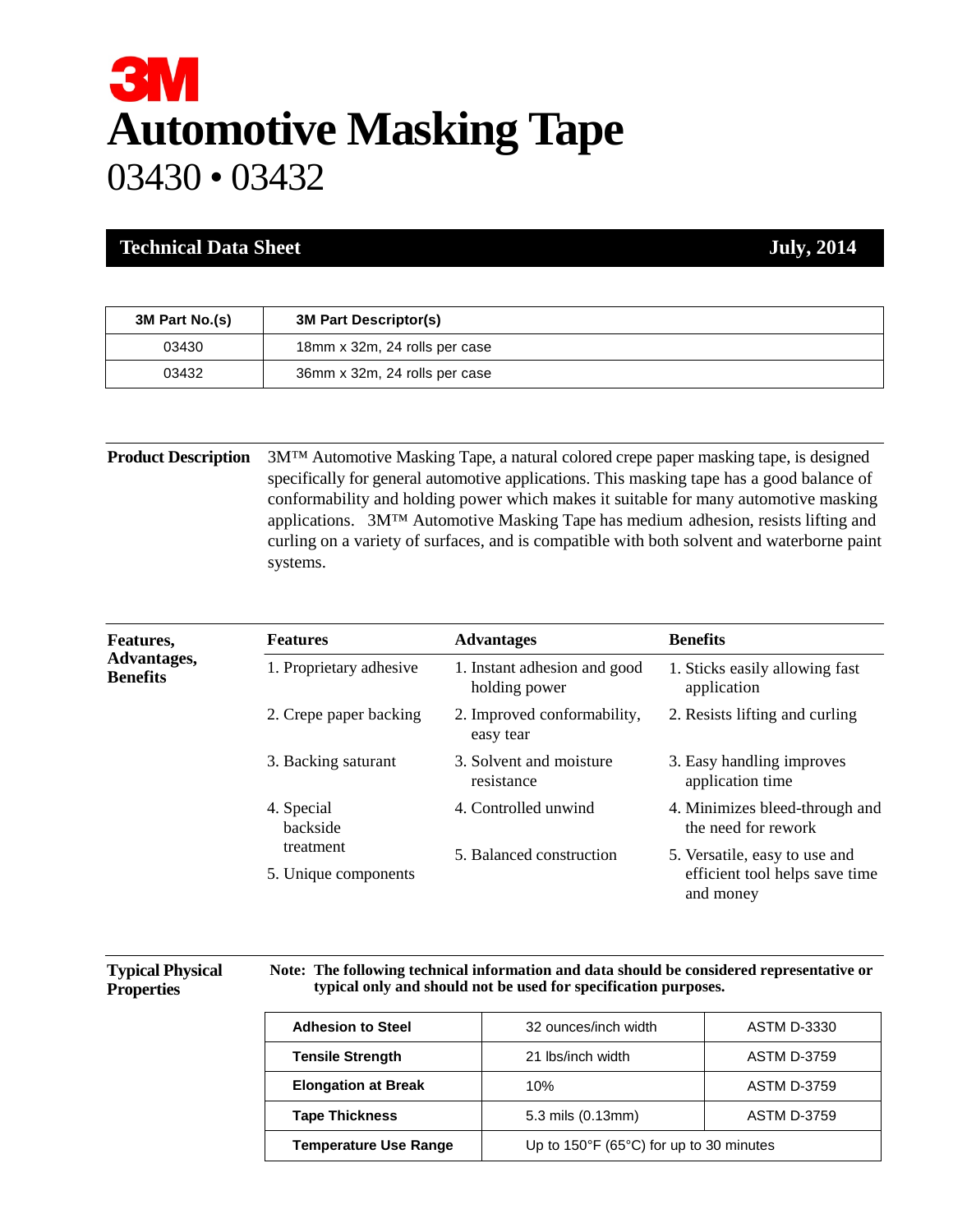## **3M**™ **Automotive Masking Tape**

03430 • 03432

| <b>Product Uses</b>                     | General masking, both hand masking and with masking paper dispensers.                                                                                                                                                                                                                                                                                                                                                                                                   |  |  |
|-----------------------------------------|-------------------------------------------------------------------------------------------------------------------------------------------------------------------------------------------------------------------------------------------------------------------------------------------------------------------------------------------------------------------------------------------------------------------------------------------------------------------------|--|--|
| <b>Performance</b><br><b>Properties</b> | Note: The following technical information and data should be considered representative<br>or typical only and should not be used for specification purposes.                                                                                                                                                                                                                                                                                                            |  |  |
|                                         | • Strong backing                                                                                                                                                                                                                                                                                                                                                                                                                                                        |  |  |
|                                         | • Resists abrasion and slivering during wet sanding                                                                                                                                                                                                                                                                                                                                                                                                                     |  |  |
|                                         | • Resists paint flaking                                                                                                                                                                                                                                                                                                                                                                                                                                                 |  |  |
|                                         | • Good over-taping                                                                                                                                                                                                                                                                                                                                                                                                                                                      |  |  |
|                                         | • Clean removal                                                                                                                                                                                                                                                                                                                                                                                                                                                         |  |  |
|                                         | • Compatible with both solvent and waterborne paint systems                                                                                                                                                                                                                                                                                                                                                                                                             |  |  |
|                                         |                                                                                                                                                                                                                                                                                                                                                                                                                                                                         |  |  |
| <b>Directions for Use</b>               | Make sure surfaces are thoroughly clean and dry before applying masking tapes.<br>For best adhesion results, surface temperatures of $60-90^{\circ}F (16-27^{\circ}C)$ for application<br>are recommended. Designed for indoor use, as UV/outdoor exposure is not<br>recommended and may cause tape to become very difficult to remove. Should be<br>removed by pulling up from surface at a 90 degree angle to avoid slivering or<br>adhesive transfer to the surface. |  |  |
| <b>Storage and Handling</b>             | For best performance use this product within 12 months from the date of manufacture.                                                                                                                                                                                                                                                                                                                                                                                    |  |  |
|                                         | Store product in the original carton under normal conditions of 60 to $80^{\circ}$ F (16 to $27^{\circ}$ C)<br>and 30% to 50% relative humidity.                                                                                                                                                                                                                                                                                                                        |  |  |